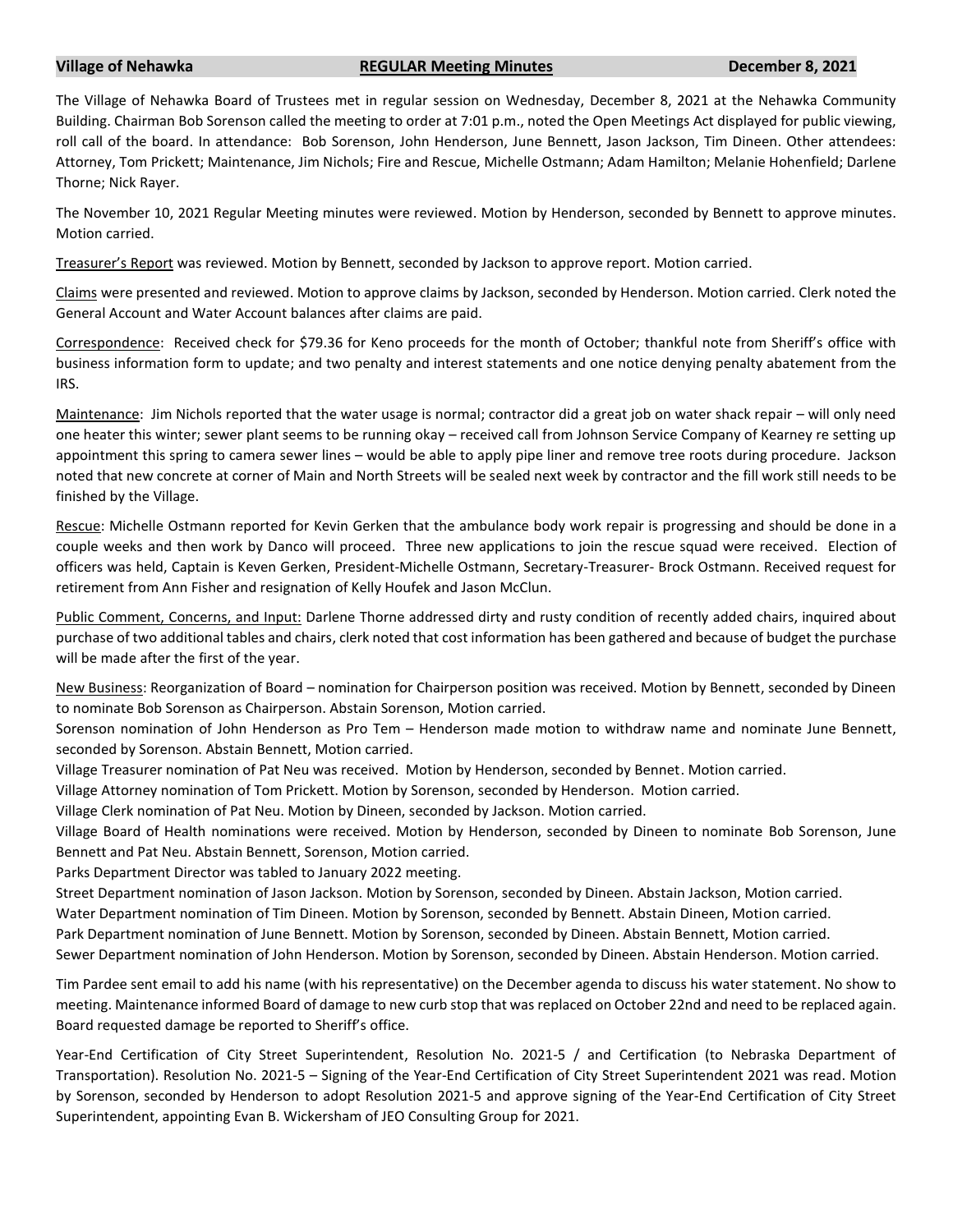2022 Street Superintendent Appointment – JEO: JEO Consulting Group Reappointment of Street Superintendent was discussed. Motion by Henderson, seconded by Bennett to reappoint Evan B. Wickersham of JEO Consulting Group as 2022 Street Superintendent. Motion carried.

2022 Village Engineer Appointment – JEO: Discussion and review of JEO letter to appoint Village Engineer. Motion by Henderson, seconded by Bennett to appoint JEO Consulting Group as 2022 Village Engineer. Motion carried.

Water Account – Salary Allocation to General Account: After discussion, matter tabled to January 2022.

Approval of COVID Recovery Funds Disbursements – Presented claims: 1<sup>st</sup> Class Plumbing \$460.25, \$389.25, \$436.00 for three scheduled trips to install readable meters; Hamilton Handyman & Repair \$1,292.75 to repair of water shed; Municipal Supply \$1,553.90 for purchase of 10 readable meters/receptacles; total claims \$4,132.15. Motion by Bennett, seconded by Jackson to approve payment of COVID Recovery Funds to pay 1<sup>st</sup> Class Plumbing, Hamilton Handyman Repair, and Municipal Supply. Motion carried.

Sewer backup issue at 421 West Street: Maintenance presented information about line that has been jetted a few times by Tri State. Discussion on clean out – highs & lows – any plug visible. Maintenance to contact and have main at manhole be viewed to check flow.

Floodplain Ordinance rewrite: Attorney presented information about conversation with Nebraska Dept. of Natural Resources office, about options on our rewrite of ordinance to be in line with FEMA guidelines as a base but can be more or less restrictive. After ordinance is approved will need to be reviewed and approved by Nebraska NDR and then adopted by the Board at the following meeting. Discussed a Board of Adjustments which would include five members (can only have one Planning Committee member or one Board member). This Board would make zoning issues or variance requests. Matter was tabled to January/February 2022.

Personnel matter: In order to prevent needless injury to the reputation of an individual, it was determined that an executive session would be necessary. Motion by Bennett and seconded b Jackson to enter executive session at 8:20 p.m. in order to discuss employee timesheets. Motion carried. Motion by Henderson, seconded by Jackson to exit executive session at 8:36 p.m. Motion carried.

Old Business: Property Dispute by 217 Sherman Ave update – Camper, trailer, and fencing have been relocated.

Readable Water Meter update: Bennett informed the board of the recent readable meters installed on three different dates that totaled 17, noted there are nine remaining and two will remain in a pit. The next installation date will need to be scheduled some time in January.

Rescue-EMT Constitution/Bylaws Adoption: Bennett reviewed constitution and noted areas that need attention and revision by rescue including adding a signature line(s). Constitution and Bylaws to be one document and when finalized, presented to Board at January 2022 meeting.

Any other business pertinent to Village Operation: Jackson asked if a Building Permit would be required for a deck around a pool. Reviewed Customer Balance Summary list. Sorenson noted that since the resignation of three EMTs, the need to approve three new applications for the Nehawka Rescue, Adam Hamilton, Michael McIntire, Melanie Hohenfield. Sorenson presented qualifications of the three candidates and noted they would be covered under Village insurance. Motion by Jackson, seconded by Dineen to approve the three new applications to the Nehawka Rescue. Motion carried. The approval of new EMT/Rescue members will be added to January 2022 Agenda item in order to provide for public comment. Dineen reported on what is happening at the library. Updated lighting, old carpet removed, did some rearranging, Mrs. Santa to read books on December 17<sup>th</sup>, and open dates to be determined.

Motion by Henderson, seconded by Bennett to adjourn at 9:15 p.m. Motion carried.

## **CLAIMS – DECEMBER 2021**

| <b>Account</b> | Vendor                    | <b>Description</b>                                | <b>Balance</b> |
|----------------|---------------------------|---------------------------------------------------|----------------|
| GENERAL        | Jimmy Nichols             | Net Salary - Maintenance                          | 2,173.51       |
|                | Jimmy Nichols Exp         | Personal vehicle mileage                          | 67.76          |
|                | Patricia Neu              | Net Salary - Clerk/Treasurer                      | 670.23         |
|                | Patricia Neu-Exp          | 1 rolls postage stamps                            | 58.00          |
|                | <b>Frontier Coop</b>      | Fuel - maintenance pick-up                        | 138.85         |
|                | JEO Consulting Group      | Street Superintendent Services thru 12/31/2021    | 600.00         |
|                | Keckler Oil Company, Inc. | Maintenance pick-up front-end repair/oil & filter | 1,286.69       |